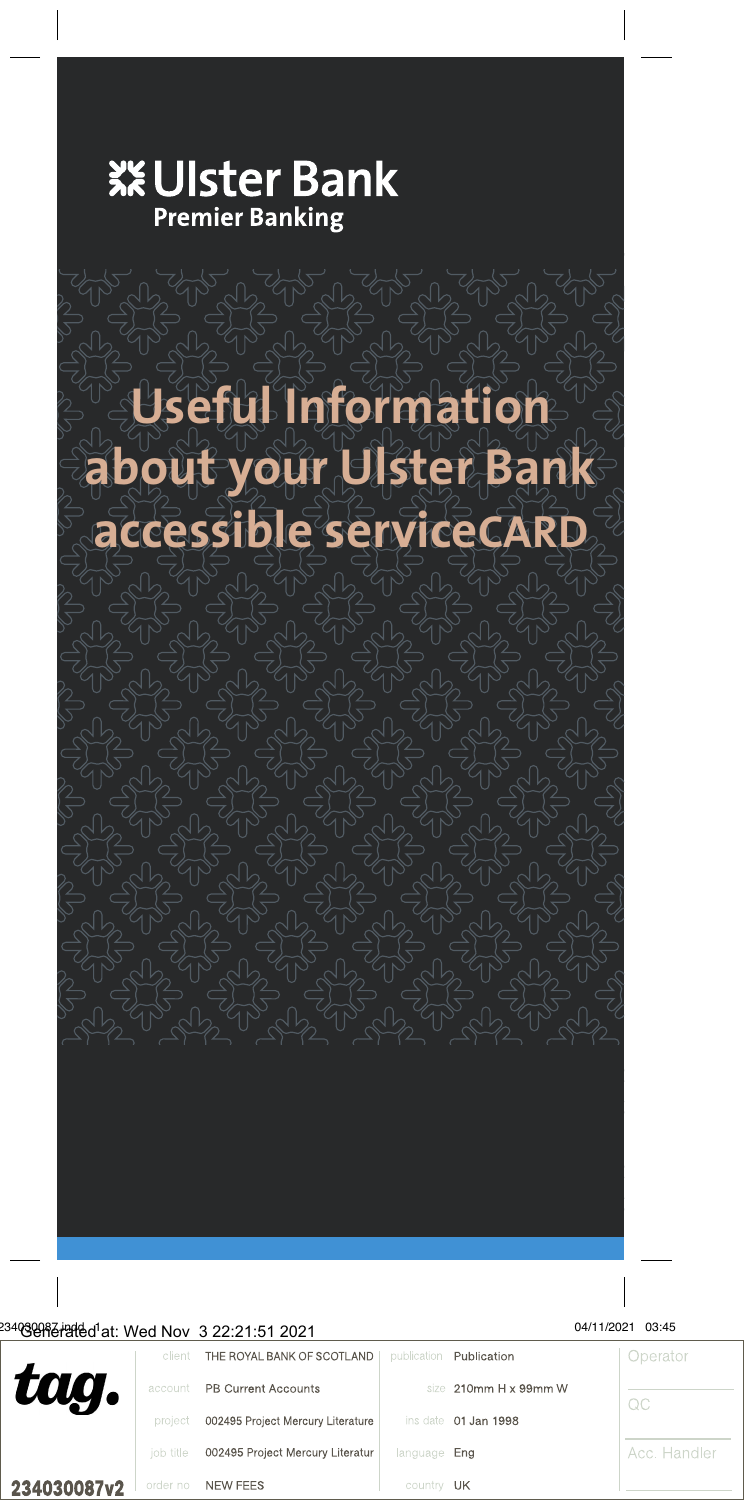# We're here to help

The features of your card will make things easier if you have a variety of different impairments, or if you're using the card in poor lighting conditions. Your card may look and feel different, but it works just like your old card and is just as secure.

#### Your card has three unique features

- A series of raised dots so you'll know it's your Ulster Bank service**card**.
- A carved-out notch on the side of the card, so you can work out which way to insert your card into a cash machine or card reader.
- Flat print (unembossed) design including a large font telephone number on the back of the card that will be easier for you to read.

# How to use your card

To insert your card into a cash machine or card reader, make sure you're holding the card with the number and raised dots facing up, and the carved notch nearest you.

#### Your service**carp** enables you to

- Pay for goods and services at home, abroad and on-line.
- Withdraw cash at ATMs and banks worldwide.

Paying with your servicecaro is quicker, easier and less hassle than juggling with cash or writing a cheque.

The information contained in this guide will help you get the most from your card and protect you from fraud. Please make a note of the important telephone numbers listed at the back of this guide.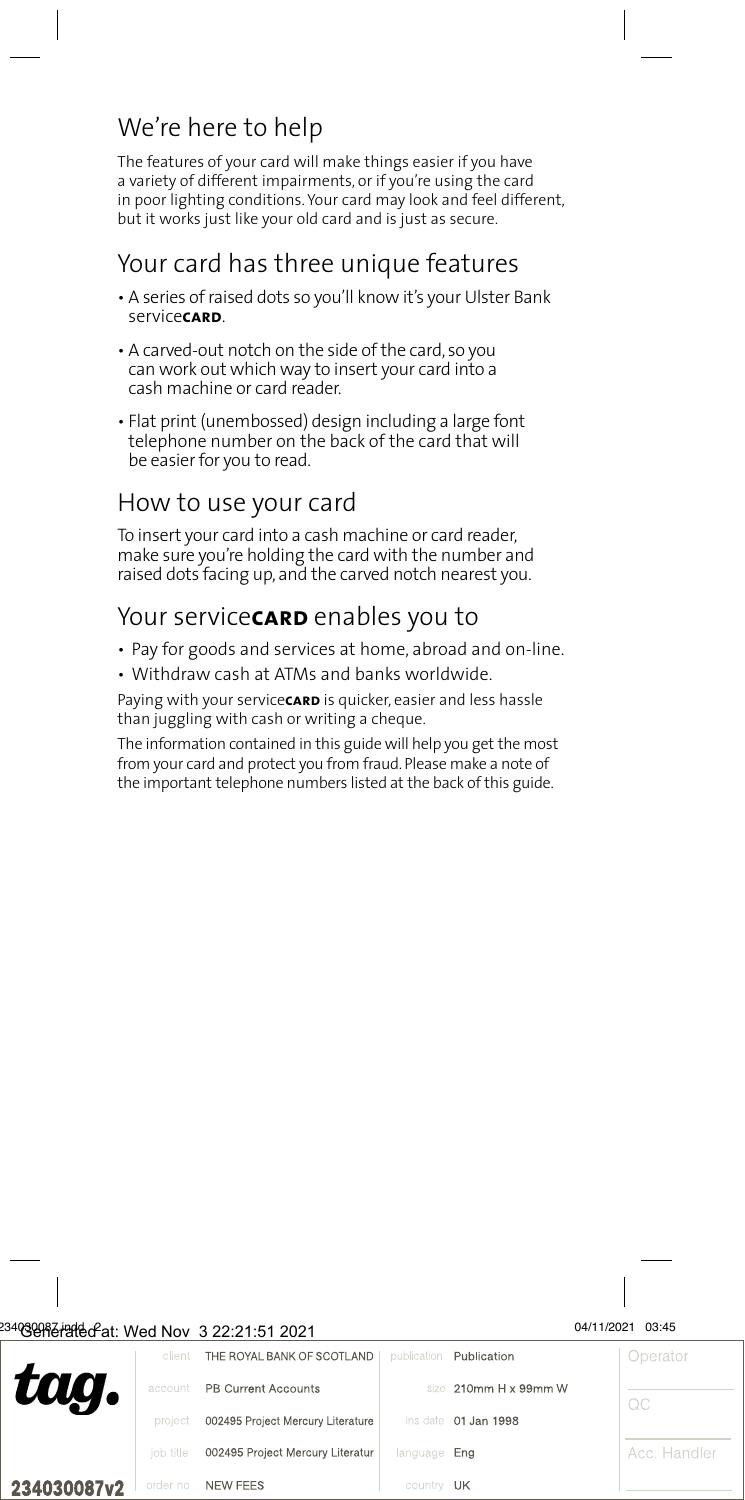# $\check{ }$   $\,$  Help when you need it



If your card is lost or stolen and you need emergency funds, you can take advantage of our 24 hour Emergency Cash service\*\*. After answering a few quick security questions, you will be given a code enabling you to withdraw cash without a card from any Ulster Bank, EasyCash, RBS or NatWest ATM.

# **Global Customer Assistance Services**

Your Ulster Bank Premier Debit Mastercard® now has the following additional free features, which are automatic and do not require activation:

**Emergency Cash Disbursement** – if your card is lost or stolen whilst you are outside the UK, we can arrange for you to collect a cash sum of up to £1,000\*\* anywhere in the World. If you need to make use of this service, please call 0044 370 600 0459

**Medical & Legal Referral Service** – this feature gives you access to an emergency advice service if you get into difficulties whilst you are outside the UK. If you need to make use of this service, please call 0044 173 781 5192

Typically within 24 hours in the US and Canada, and within one business day elsewhere in the World.

Please note that you will be required to pass security checking and provide your Passport Number before you can avail of these services.

The following countries are excluded from the Cash Disbursement service:

Cuba, Iran, Myanmar (Burma), North Korea (Democratic People's Republic of Korea), Sudan & Syria

\*\*Dependant on the level of cleared funds available in your account.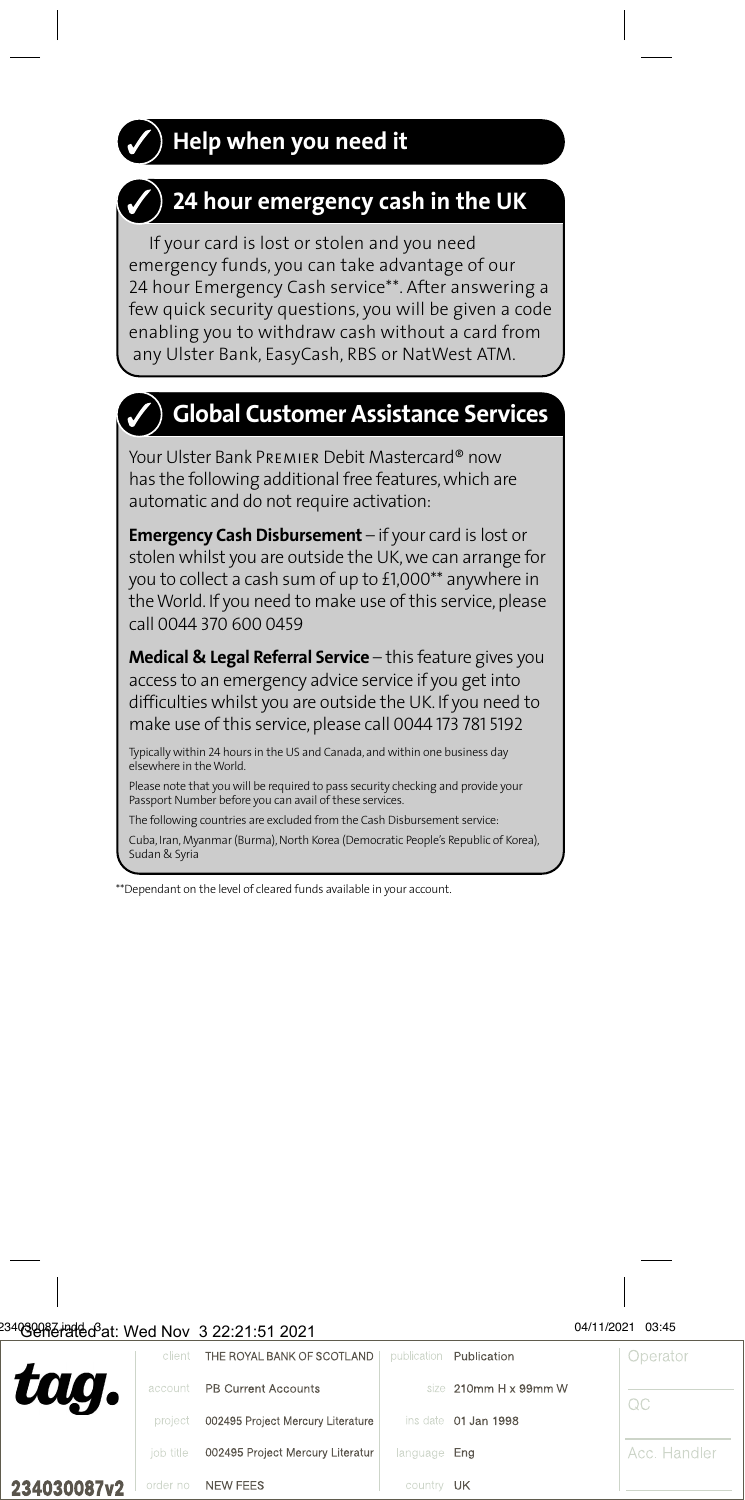#### **Contactless – The quick and easy way to pay**

or less – there's no need to insert your card into Contactless is the new way to pay for everyday essentials like a coffee, lunch or newspaper in less than a second. With your Ulster Bank service**card**, wherever you see the contactless symbol, you can now simply touch the <mark>reader</mark><br>with your card to pay for anything that's £100 with your card to pay for anything that's £100 where a Chip and PIN device.



You can pay with contactless wherever you see this symbol



For small everyday items that are £100 or less



Just touch the reader with your card to pay



Once your payment is confirmed you'll be offered a receipt

# **Pay quicker, pay easier**

- There's no need for cash
- Just tap your card against the reader to pay
- No need to enter your PIN, or insert your card into a Chip & PIN device

#### It's safe and secure

- ✓ Contactless is very safe. Your card comes with the same secure technology used in all our cards and is issued with the latest, most advanced chip from Mastercard®. You will need to make a successful Chip & PIN transaction to activate your card before you can make contactless transactions.
- ✓ When using contactless, from time to time you will be asked to enter your PIN as a security check. We take security very seriously and provided you've looked after your card and PIN, we'll protect you should you experience any loss.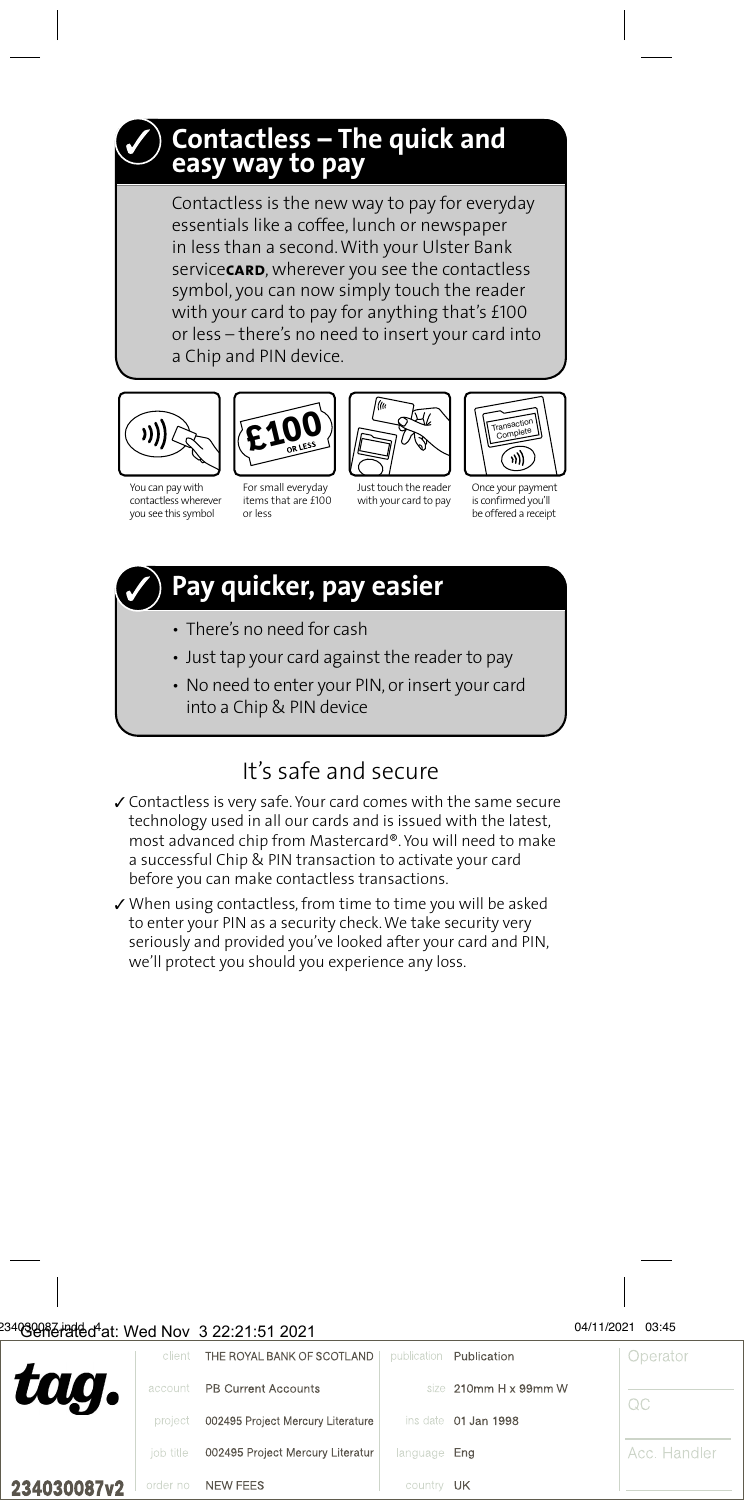# **Global Acceptance**

Your servicecarp is accepted around the world in 30 million retail outlets across 160 countries and you can withdraw cash from more than 1 million ATMs. So you can use your card when you're away just as you do at home.

#### Using your card at home

- ✓ **Shopping** use your card wherever you shop, at the supermarket, department store, petrol station or restaurant, you can use your card to buy just about anything.
- ✓ **Cashback** many shops, supermarkets and other retailers offer cashback when you pay by debit card. Cashback provides convenient access to your money, without having to queue at an ATM.
- ✓ **On-line and over the phone** Shopping on-line or over the phone is as easy as on the High Street and with Debit Mastercard® it's safer too.
- ✓ **ATM Withdrawals** You can withdraw cash up to your daily limit if you have sufficient funds available in your bank account.

#### Using your card abroad

- ✓ You can also use your new Debit Mastercard abroad in the same way you do at home, just look for Mastercard symbol. It's a safe and convenient way to buy items in shops and withdraw cash at ATMs when you travel, reducing the need to carry foreign currency.
- ✓ Using your new card abroad couldn't be more convenient and safe. All we do is simply convert the amount you're paying or withdrawing into sterling and apply the relevant charges (see limits, rates and charges section). Then the total amount is automatically debited from your account, details of all transactions will appear on your statement.





# **Fraud Prevention**

To protect you from fraud we may apply a limit to the value or number of transactions you undertake using your card. These limits may vary depending on the location and nature of the transaction. If this happens to you please call 0044 131 339 7609.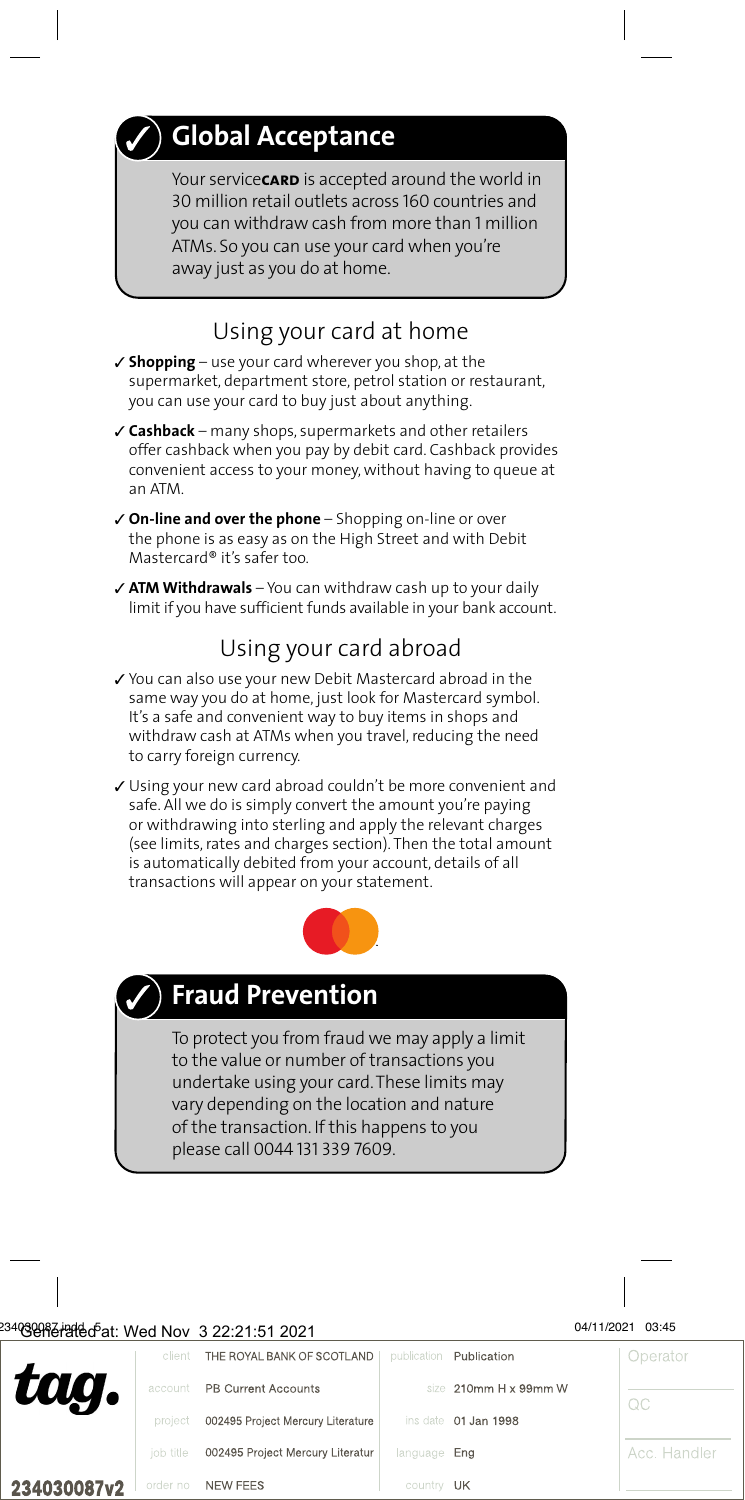# **Purchase Protection**

When you use your Debit Mastercard® to buy goods or services, you'll now receive a higher level of purchase protection.

#### Damaged goods or non-receipt of goods

- ✓ When you use your Debit Mastercard to pay for goods/services and they fail to arrive or are damaged when you receive them, we may be able to help you to recover the payment.
- ✓ This protection includes purchases made from companies that have gone out of business and purchases made using the internet, where the goods or services have not been received.
- ✓ You must contact the retailer or service provider first to try to resolve the problem. If this proves unsuccessful, please contact us on 0345 3660391.

# **Security On-line**

As well as being widely accepted on-line, your Debit Mastercard offers increased security through Mastercard Identity Check programme.

### What is Mastercard Identity Check?

✓ Mastercard Identity Check is a suite of security technology solutions that use EMV 3DS2 authentication standards. It works for online transactions or any other transaction where the card is not physically present. It also enables you to oversee larger transactions between you and financial institutions, and even conducts checks on recurring payments, such as monthly gym memberships.

### How does it work?

✓ Firstly, you need to register your own private password with us (see below). Then, when you shop at participating on-line retailers, you may be prompted to enter some characters from your password when you check-out – this verifies you as the genuine cardholder, just like entering a PIN.

#### How do I register?

- ✓ When you shop at participating online retailers, you will be prompted to register. Once you have registered you can start making secure purchases using your Debit Mastercard. There's no need to sign up for a new card, or download any new software.
- ✓ If you do not register at all, your transaction may be declined as part of our anti-fraud policy. You must keep your password secret.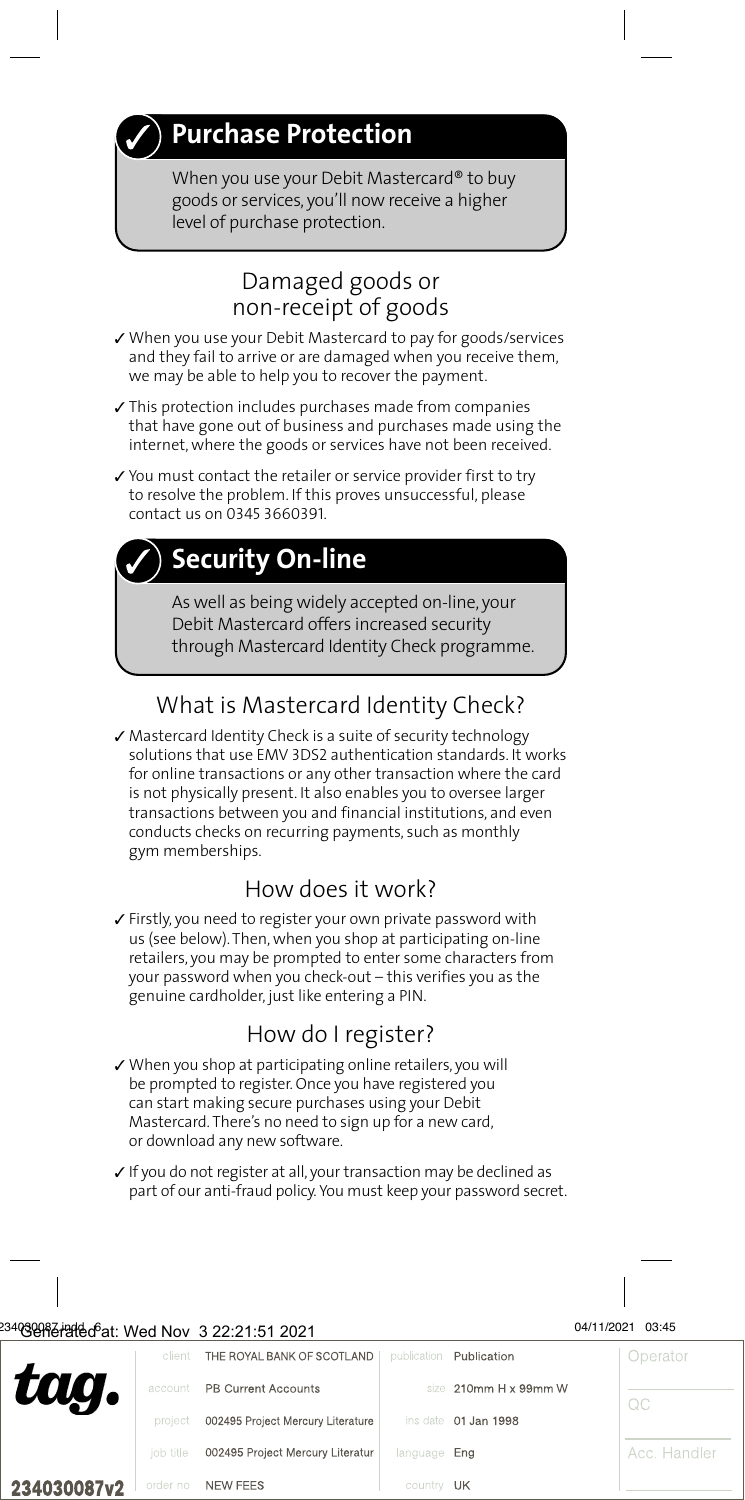# **Protecting you and your card**

The care of your cards, PIN and other security information is essential to help prevent fraud and protect your accounts. It is important that you always take reasonable steps to keep your card, PIN, passwords and security information safe.

- ✓ Do not keep your cards and cheques together.
- ✓ Do not allow anyone else to use your card and do not disclose your PIN, passwords or security information to anyone.
- ✓ We will never ask you to disclose your PIN, passwords or security information. If you are in any doubt about the authenticity of a caller or email you have received, take their details and call us.
- ✓ Remember your PIN and destroy the notice securely as soon as you have memorised it.
- ✓ Never write down or give your account details, or other security information to anyone, unless you know who they are and why they need them.
- ✓ Keep your card receipts and other information about your account containing personal details (for example Statements) safe and dispose of them carefully by taking simple steps such as shredding printed material.
- $\checkmark$  Be aware that your post is valuable information in the wrong hands. If you don't receive a bank statement, card statement or any other expected financial information, contact us.
- ✓ You will find the Financial Fraud Action UK website www.financialfraudaction.org.uk a helpful guide on what to do if you suspect card fraud.
- ✓ To help protect you from fraud, we may occasionally block ATM and card transactions temporarily if we identify any unusual transactions on your account. If this happens to you please call 0131 339 7609 (or 0044131 339 7609 from abroad), we will ask you to verify your transactions by asking you some security questions.
- ✓ When purchasing goods on the internet or by telephone you may be asked to provide the last 3 digits printed on the signature panel on the reverse of your card. This number, known as the Card Verification number or CVV, is used by retailers to confirm that you have the card in your possession and should only be provided to reputable retailers and service providers.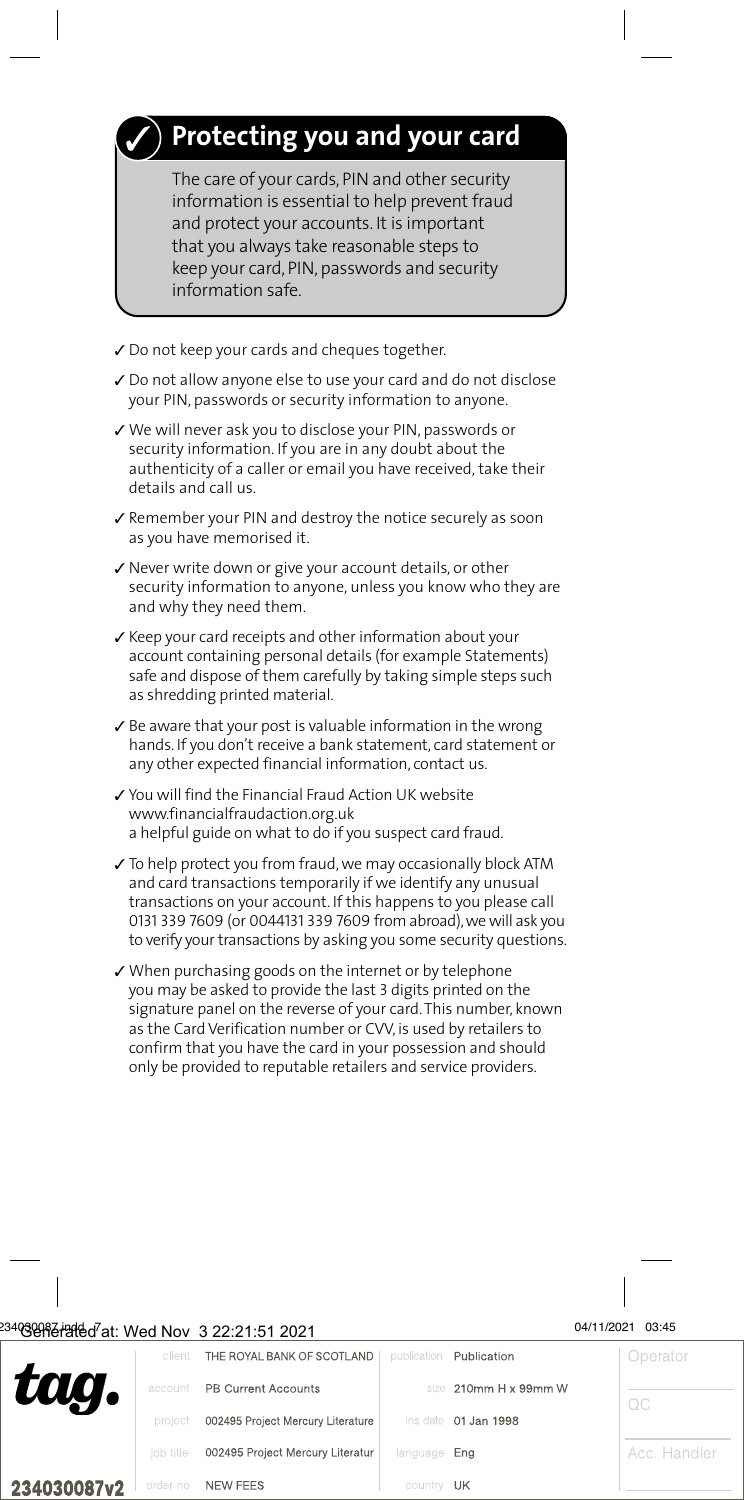**Safety tips for using your card abroad**

#### Before you travel. . .

- ✓ Check the expiry date on your card to ensure your card will still be valid when you are away.
- ✓ Take a note of the telephone numbers at the back of this leaflet.
- ✓ Advise your branch, make them aware of your travel plans and give the branch your mobile number.

#### When you are away. . .

- ✓ Keep your card safe; use safety deposit boxes or the safes in hotel rooms.
- ✓ In some parts of the world you may be asked to sign a receipt and/or enter your PIN.

To find out where you can use your card abroad please visit www.mastercard.co.uk

# **Chip and PIN security**

To protect you when shopping, we use the latest chip and PIN technology, providing protection against fraudulent activity.

- ✓ If you have difficulty using the chip and PIN card, contact your branch and you will be sent a chip and signature card, instead of entering a 4-digit PIN to confirm your purchase you will be asked for a signature.
- ✓ A chip and signature card cannot be used at an ATM.

#### PIN Lock/Unlock

- ✓ If you enter your PIN three times incorrectly at any retailer or ATM, you will need to ask your branch to send you a re-advice of PIN. Should you subsequently remember your PIN you can 'unlock' it at any Ulster Bank, EasyCash, RBS or NatWest ATM.
- ✓ If you want to change your PIN you can also do this by selecting 'Account Services' then 'Change PIN' and follow the instructions. If you change your PIN you must choose it carefully.
- ✓ If you forget your PIN and want us to send you a reminder or if you cannot use your PIN because of a disability or medical condition please contact your branch.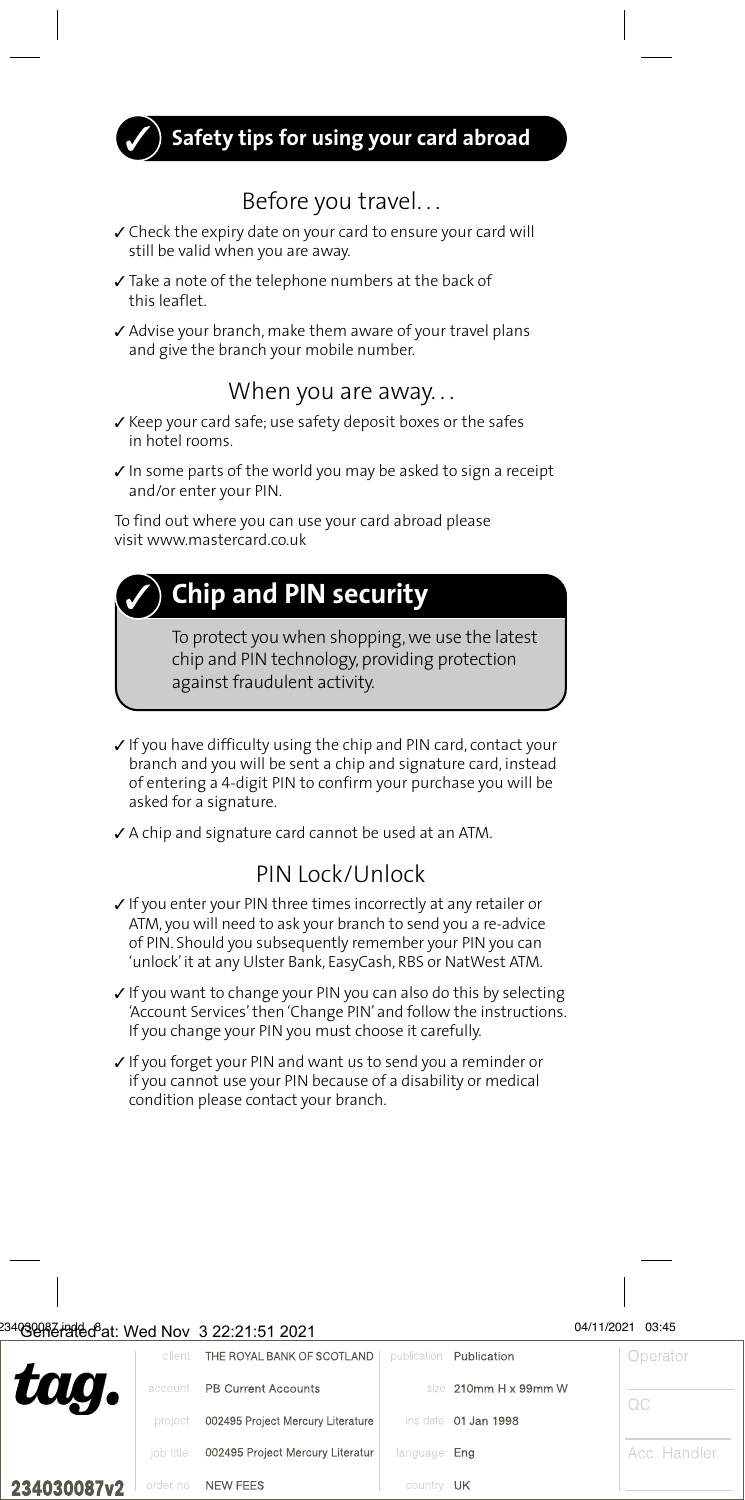# **Limits, rates and charges**

The information below will allow you to familiarise yourself with your cash withdrawal limits and the charges for use of your card abroad. Please read this section carefully.

#### Daily withdrawal limits

- ✓ The ATM withdrawal limit on your ufirst Private and Private Accounts, is £800.
- ✓ Although you have a daily withdrawal limit, a transaction will only be authorised if you have sufficient cleared funds available on your account or, if you have made separate arrangements with us.
- ✓ Some ATMs will limit the amount you may withdraw in a single transaction.

### Charges for using your card abroad

#### **Purchases**

✓ We will charge a Non-Sterling Transaction Fee of 2.65% of the value of the transaction.

#### **Cash withdrawals**

- ✓ We will charge a Non-Sterling Transaction Fee of 2.65% of the value of the transaction.
- ✓ If you elect for the transaction to be converted into Sterling at the point of sale or withdrawal, we will not charge a Non-Sterling Transaction Fee, however the transaction handler may charge you a separate fee.

#### Foreign Exchange Rate

- ✓ With the exception of transactions that are taken from Ulster Bank ATMs, we will convert any transaction made in a foreign currency using your Debit Card or Cash Card into Sterling using the Mastercard® Payment Scheme Exchange Rate. To see the up-to-date rates used for Debit Cards and Cash Cards visit: **www.mastercard.co.uk/convert-currency**
- ✓ For transactions undertaken at Ulster Bank ATMs in a foreign currency, we will apply the Ulster Bank ATM rate. To see the up-to-date rates used for these transactions please visit: **www.ulsterbank.co.uk** and click on **Debit Cards abroad**.
- ✓ We apply the exchange rates prevailing on the day we process your transactions, not the rates prevailing the day you use your card. Details of commission charges will appear on your account statement with each transaction. This does not include any additional fees that a retailer or cash machine owner may impose on you for using this service.
- ✓ You can withdraw up to the equivalent of your daily withdrawal limit in local currency per day provided you have sufficient funds cleared in your account and provided that the foreign bank does not impose a local limit.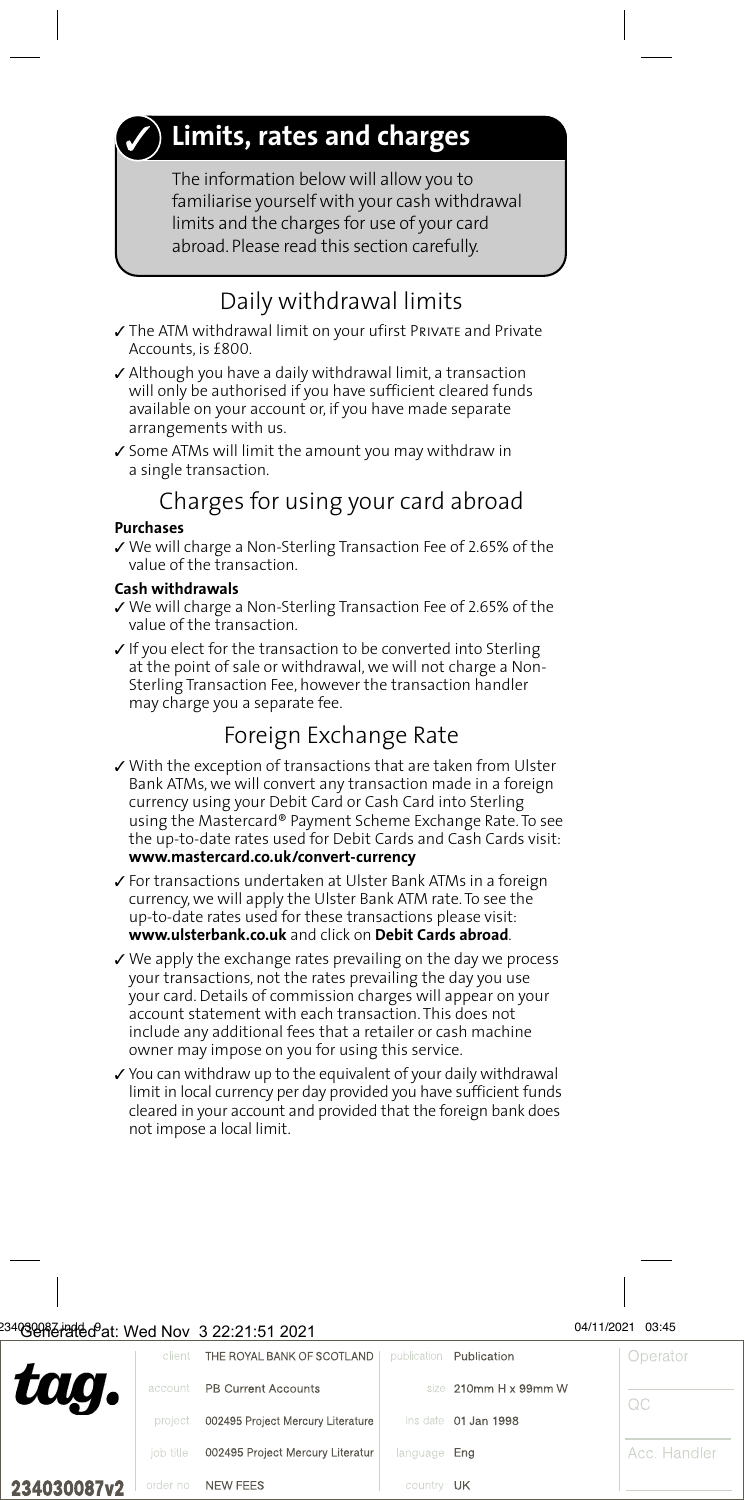

# **How to Contact Us**

You have access to your account including enquiries at an ATM 24 hours a day, 7 days a week from anywhere in the world, but there are times when you may need to contact us.

### **Lost/Stolen Emergency Number**

If you lose any Ulster Bank Debit Card, or have it stolen please call our Card Loss Centre immediately on

#### **0370 600 0459**

#### **International Fraud Number**

Please call this number if your card is stopped while abroad

#### **0044 131 339 7609**

Lines are open 24 hours. ID verification will be requested.